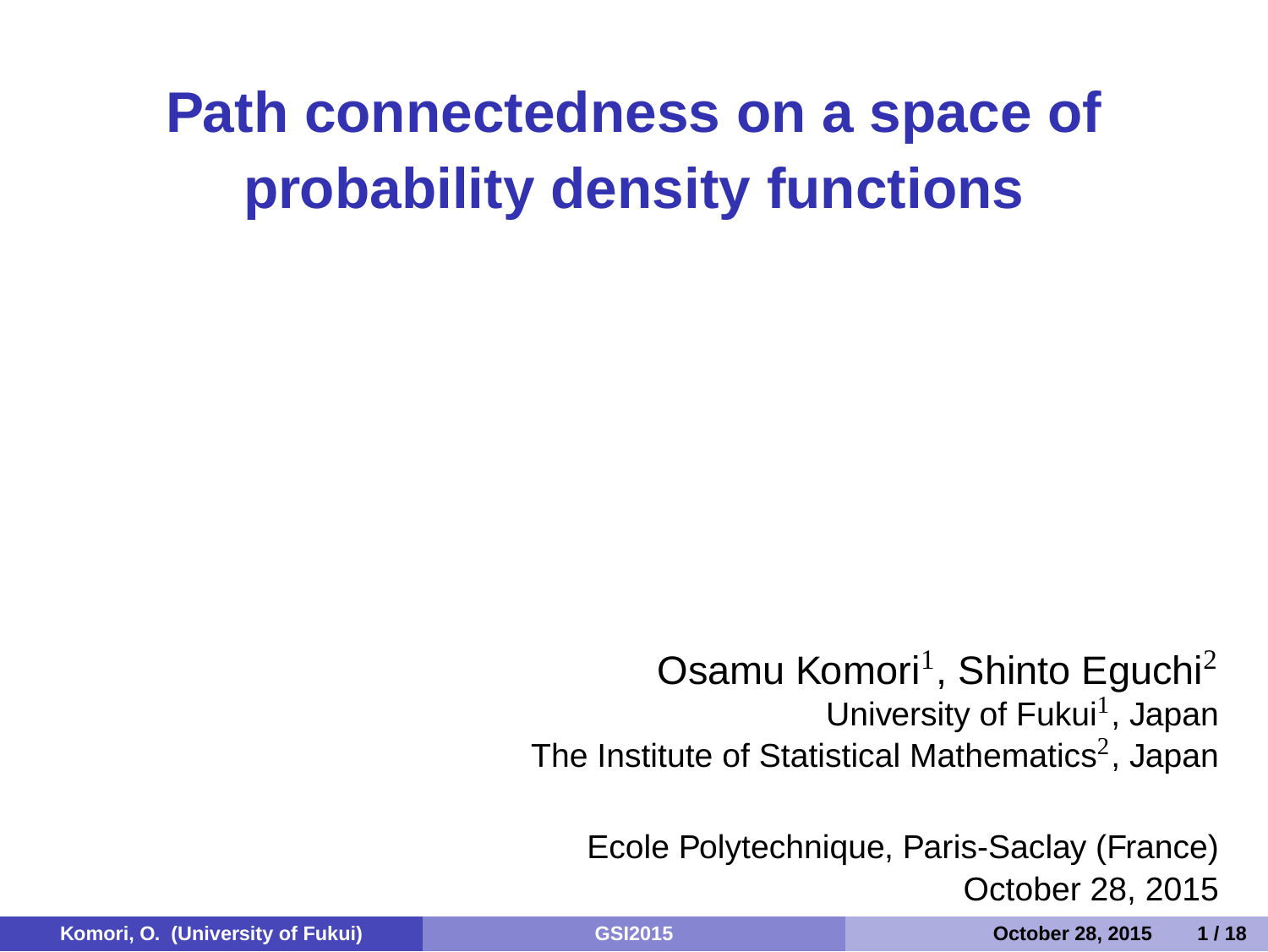### **Contents**



**2** parallel displacement  $A_t^{(\phi)}$ *t* characterizing ϕ-path

**<sup>3</sup>** *U*-divergence and its associated geodesic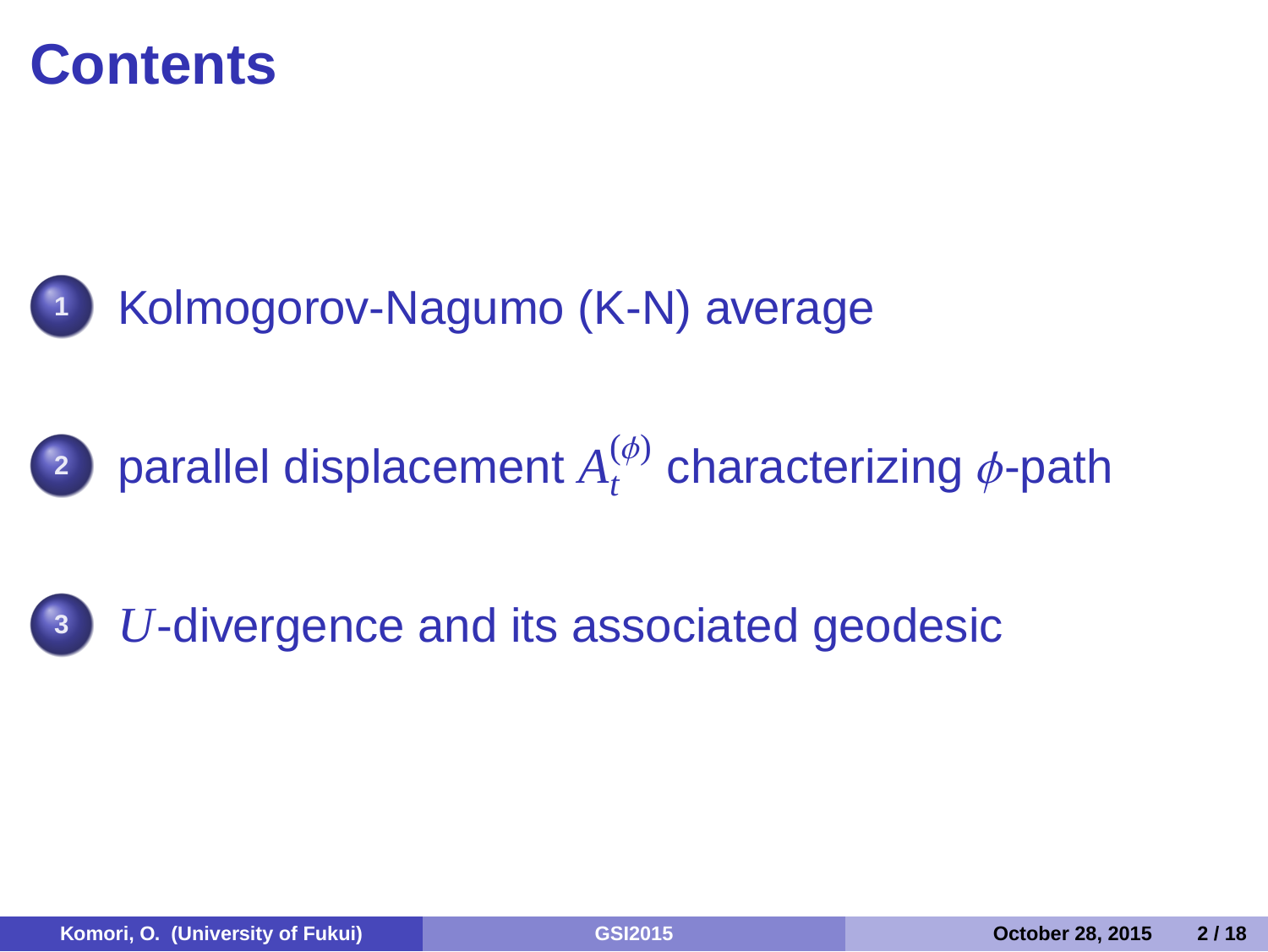## **Setting**

### **Terminology**

 $X$ : data space

- *P* : probability measure on X
- . F*P*: space of probability density functions associated with *P*

investigate the property from a We consider a path connecting *f* and *g*, where  $f, g \in \mathcal{F}_P$ , and viewpoint of information geometry.

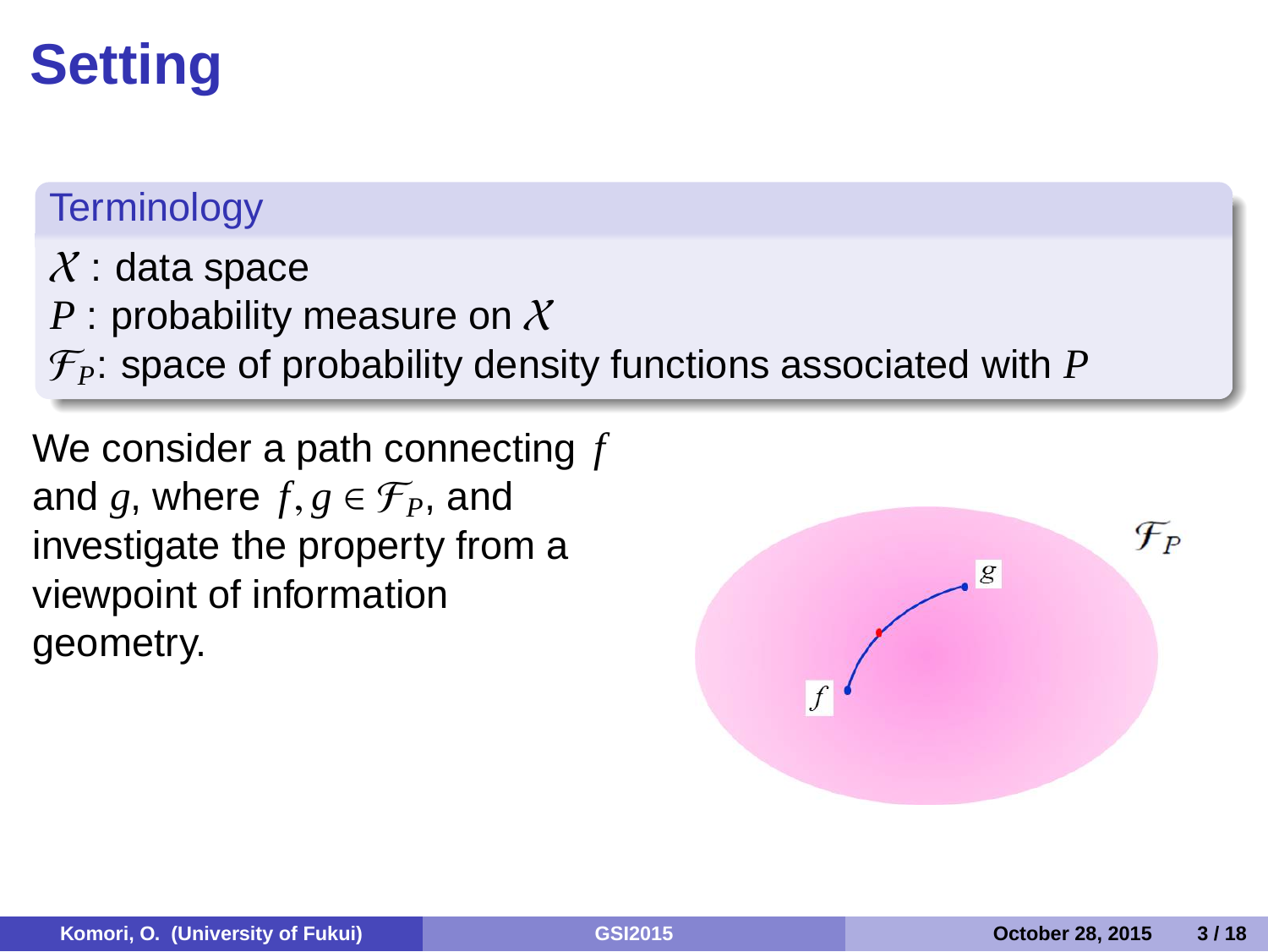### **Kolmogorov-Nagumo (K-N) average**

Let  $\phi : (0, \infty) \to \mathbb{R}$  be an monotonic increasing and concave continuous function. Then for  $f$  and  $g$  in  $\mathcal{F}_p$ 

The Kolmogorov-Nagumo (K-N) average

$$
\phi^{-1}\big((1-t)\phi(f(x))+t\phi(g(x))\big)
$$

for  $0 \le t \le 1$ .

**Remark 1 Remark 1** *Remark 1* 

 $\phi^{-1}$  is monotone increasing, convex and continuous on  $(0,\infty)$ 



.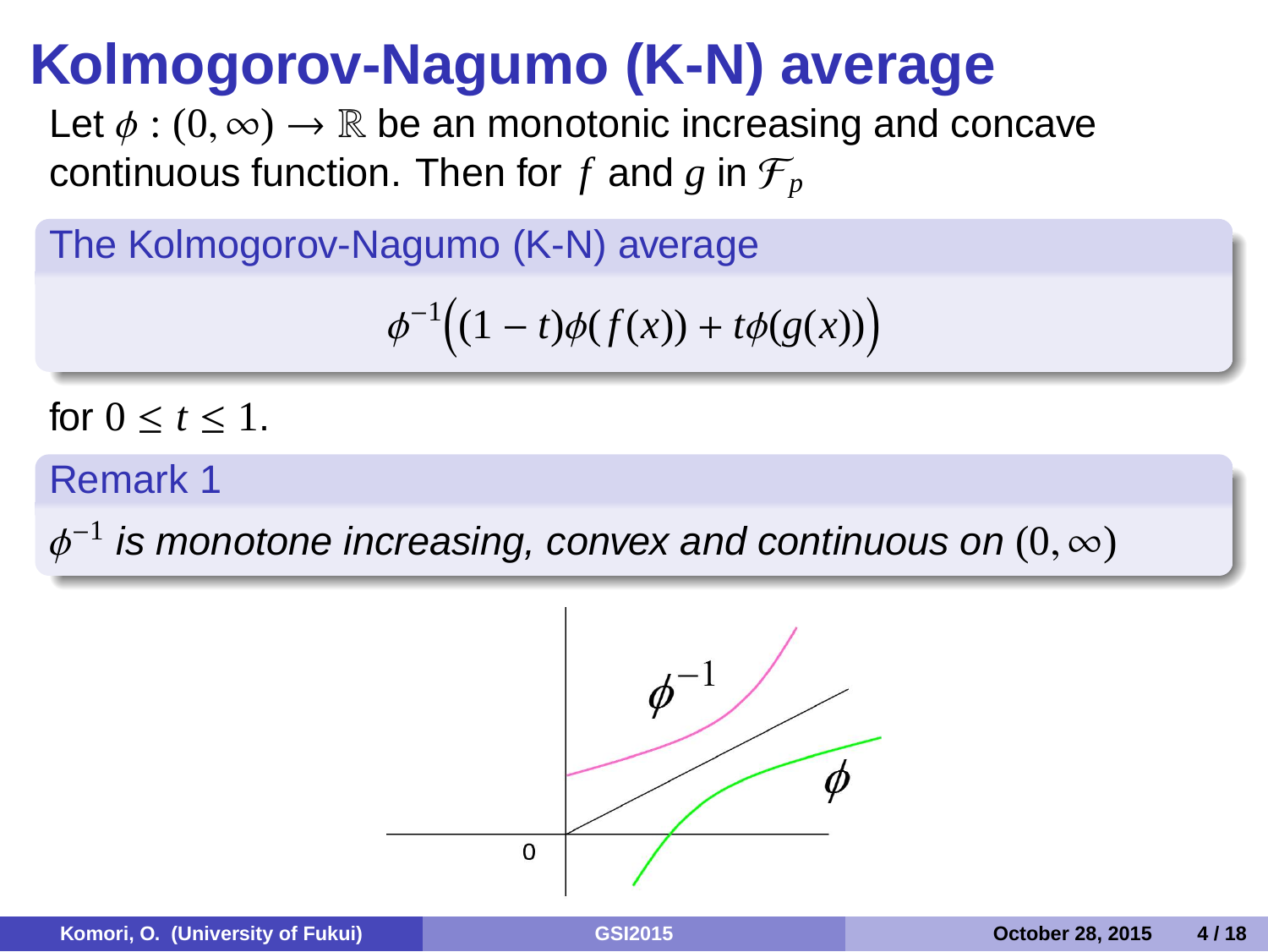# ϕ**-path**

Based on K-N average, we consider ϕ-path connecting *f* and *g* in F*P*:

ϕ-path

 $f_t(x, \phi) = \phi^{-1}((1-t)\phi(f(x)) + t\phi(g(x)) - \kappa_t),$ 

where  $\kappa_t \leq 0$  is a normalizing factor, where the equality holds if  $t = 0$  or  $t = 1$ .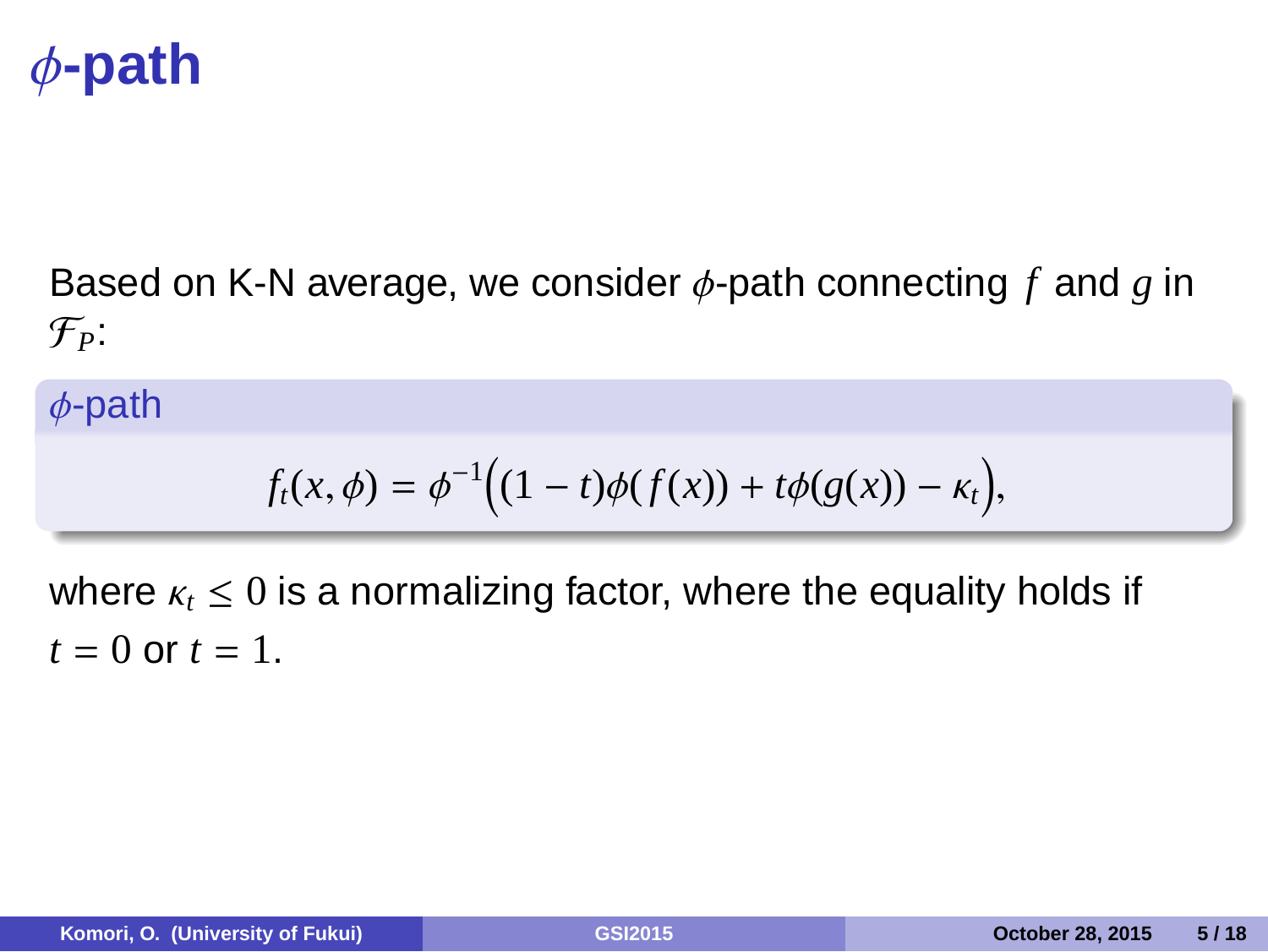### **Existence of**  $κ_t$

### Theorem 1

There uniquely exists  $\kappa_t$  such that

$$
\int_X \phi^{-1}\big((1-t)\phi(f(x))+t\phi(g(x))-\kappa_t\big)dP(x)=1
$$

*Proo f*

From the convexity of  $\phi^{-1}$ , we have

$$
0 \le \int \phi^{-1} \Big( (1-t)\phi(f(x)) + t\phi(g(x)) \Big) dP(x) \le \int \{ (1-t)f(x) + tg(x) \} dP(x) \le 1
$$

And we observe that  $\lim_{c\to\infty}\phi^{-1}(c)=+\infty$  since  $\phi^{-1}$  is monotone increasing. Hence the continuity of  $\phi^{-1}$  leads to the existence of  $\kappa_t$  satisfying the equation above.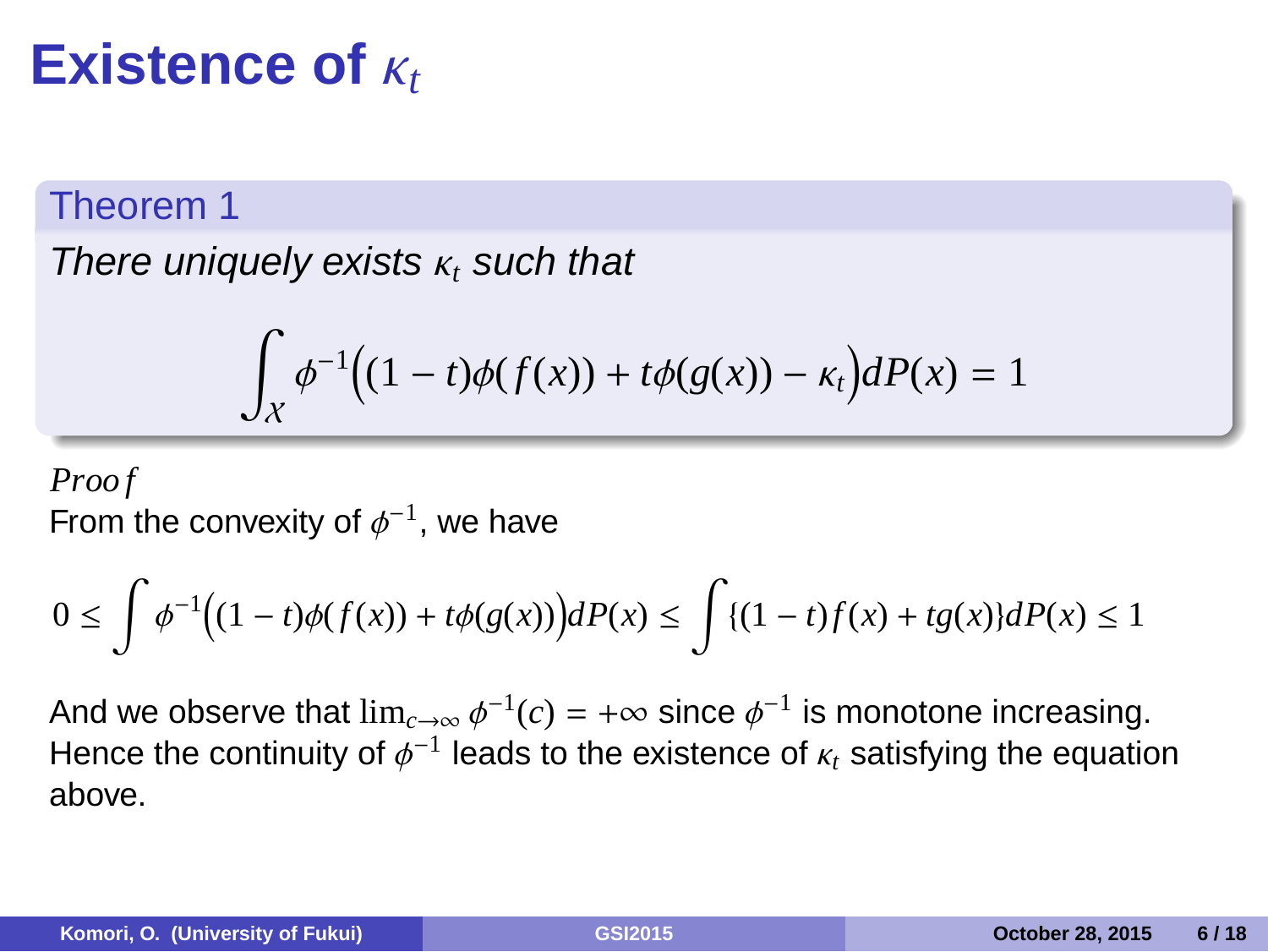

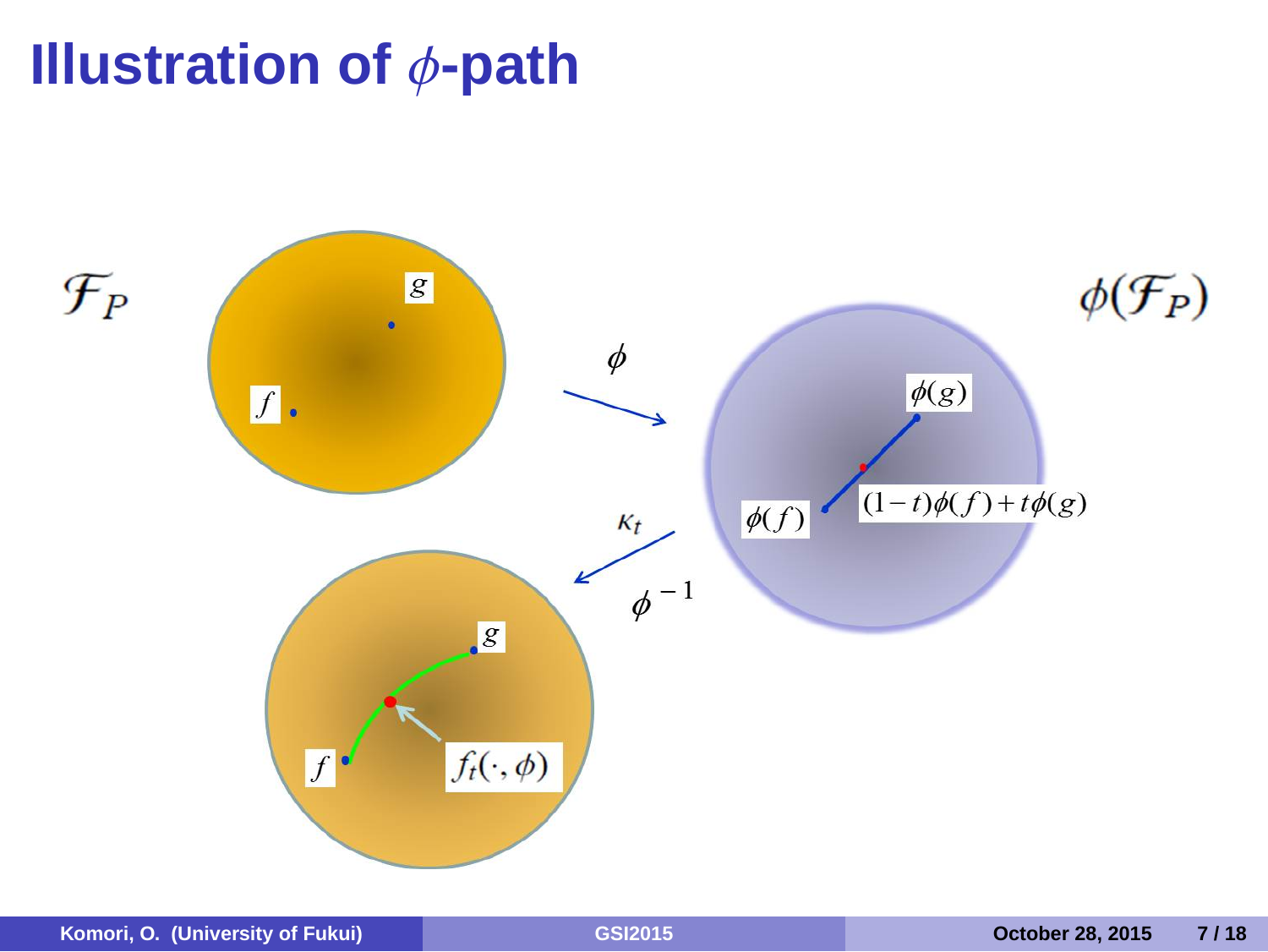# **Examples of** ϕ**-path**

Example 1

\n**1** 
$$
\phi_0(x) = \log(x)
$$
. The  $\phi_0$ -path is given by

\n
$$
f_i(x, \phi_0) = \exp((1-t)\log f(x) + t\log g(x) - \kappa_t),
$$
\nwhere  $\kappa_t = \log \int \exp((1-t)\log f(x) + t\log g(x))dP(x)$ .

\n**2**  $\phi_{\eta}(x) = \log(x + \eta)$  with  $\eta \geq 0$ . The  $\phi_{\eta}$ -path is given by

\n
$$
f_i(x, \phi_{\eta}) = \exp \left[ (1-t)\log\{f(x) + \eta\} + t\log\{g(x) + \eta\} - \kappa_t \right],
$$
\nwhere  $\kappa_t = \log \left[ \int \exp((1-t)\log\{f(x) + \eta\} + t\log\{g(x) + \eta\})dP(x) - \eta \right]$ .

\n**3**  $\phi_{\beta}(x) = (x^{\beta} - 1)/\beta$  with  $\beta \leq 1$ . The  $\phi_{\beta}$ -path is given by

\n
$$
f_i(x, \phi_{\beta}) = \{(1-t)f(x)^{\beta} + tg(x)^{\beta} - \kappa_t\}^{\frac{1}{\beta}},
$$
\nwhere  $\kappa_t$  does not have an explicit form.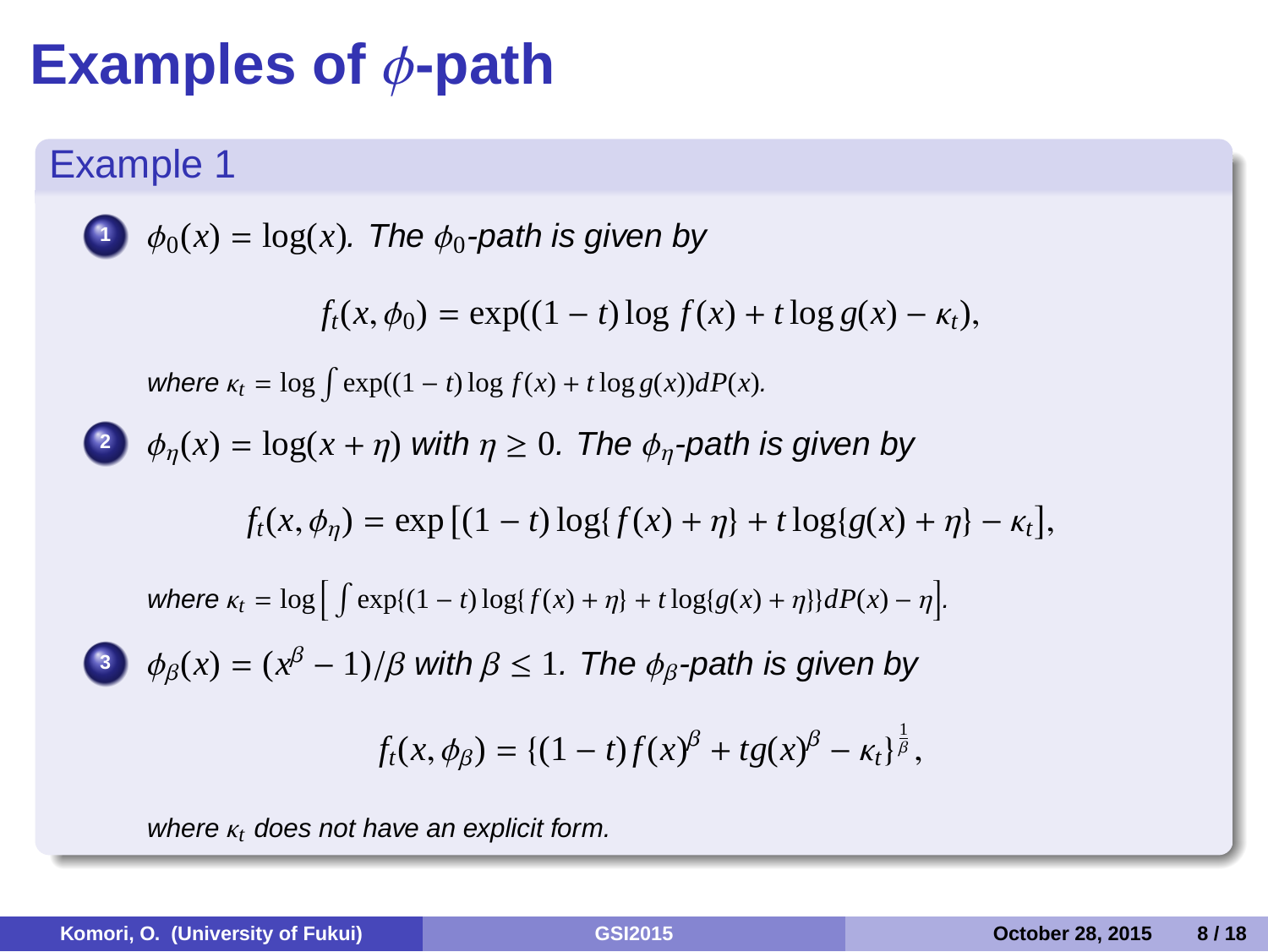### **Contents**



**2** parallel displacement  $A_t^{(\phi)}$ *t* characterizing ϕ-path

**<sup>3</sup>** *U*-divergence and its associated geodesic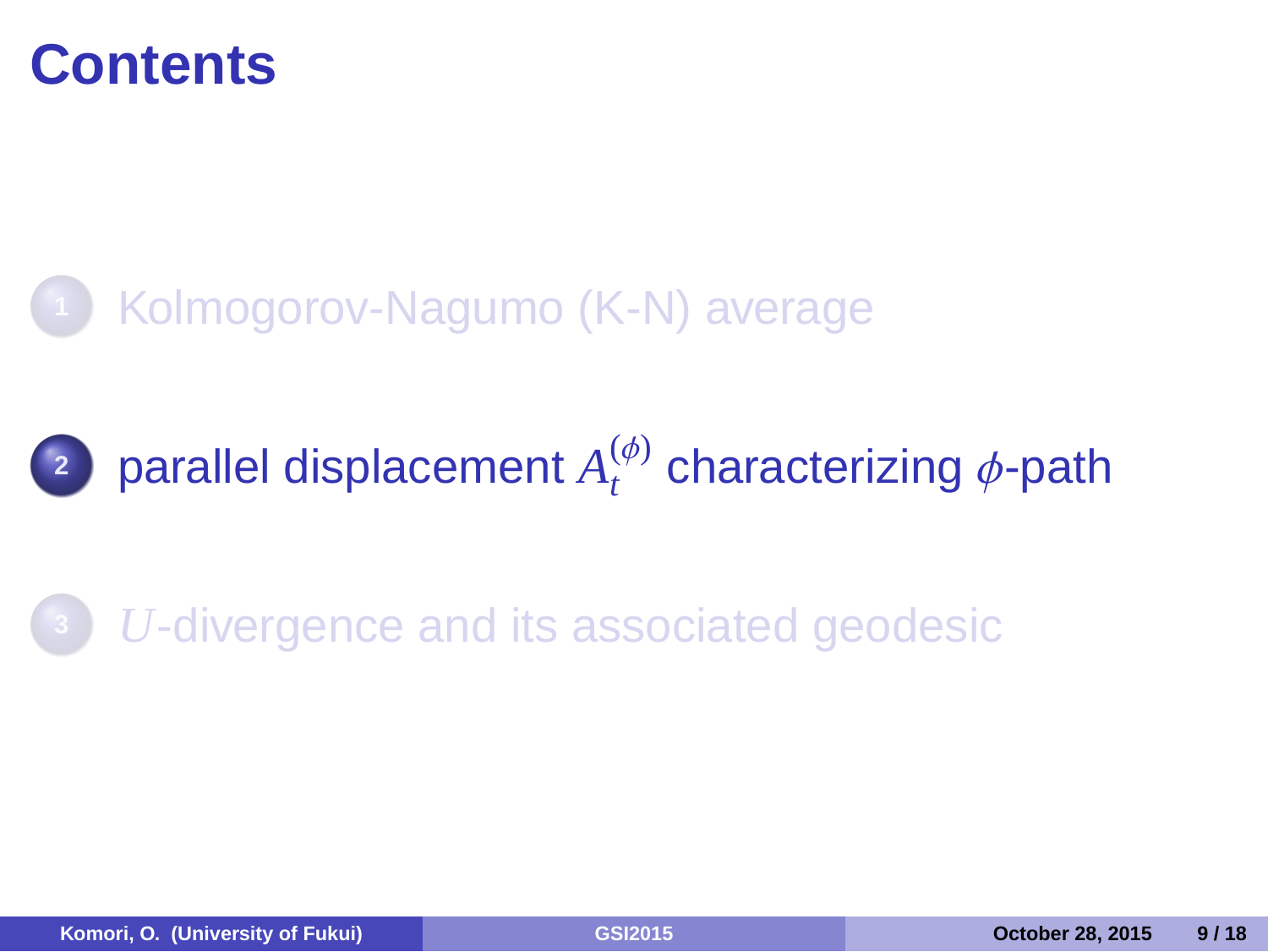## **Extended expectation**

For a function  $a(x)$ :  $X \to \mathbb{R}$ , we consider

Extended expectation

$$
E_f^{(\phi)}\{a(X)\} = \frac{\int_X \frac{1}{\phi'(f(x))} a(x) dP(x)}{\int_X \frac{1}{\phi'(f(x))} dP(x)},
$$

where  $\phi: (0, \infty) \to \mathbb{R}$  is a generator function.

Remark 2 If  $\phi(t) = \log t$ , then  $E^{(\phi)}$  reduces to the usual expectation.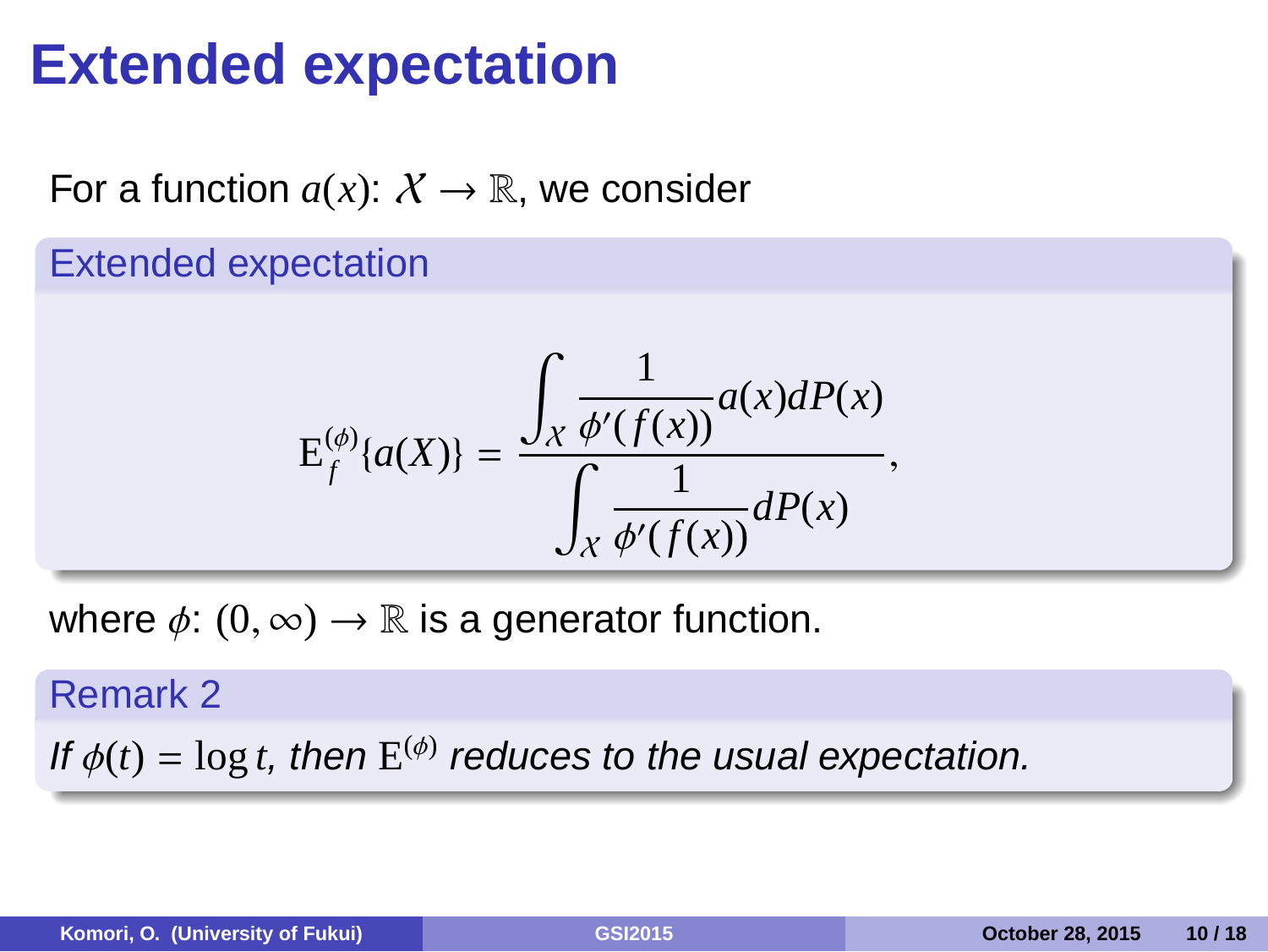### **Properties of extended expectation**

#### We note that

- **1**  $E_f^{(\phi)}$  $f_f^{(p)}(c) = c$  for any constant  $c$ .
- **2**  $E_f^{(\phi)}$  $f_f^{(\phi)}\{ca(X)\} = cE_f^{(\phi)}$  $f_f^{(\phi)}\{a(X)\}$  for any constant  $c.$

• 
$$
E_f^{(\phi)}\{a(X) + b(X)\} = E_f^{(\phi)}\{a(X)\} + E_f^{(\phi)}\{b(X)\}.
$$

**4**  $E_f^{(\phi)}$  $f_f^{(\phi)}\{a(X)^2\}\geq 0$  with equality if and only if  $a(x)=0$  for  $P$ -almost everywhere  $x$  in  $X$ .

### Remark 3

If we define  $f^{(\phi)}(x) = 1/\phi'(f(x))/\int_X 1/\phi'(f(x))dP(x)$ , then  $\operatorname{E}_\epsilon^{(\phi)}$  $f_f^{(\phi)}\{a(X)\} = \mathrm{E}_{f^{(\phi)}}\{a(X)\}.$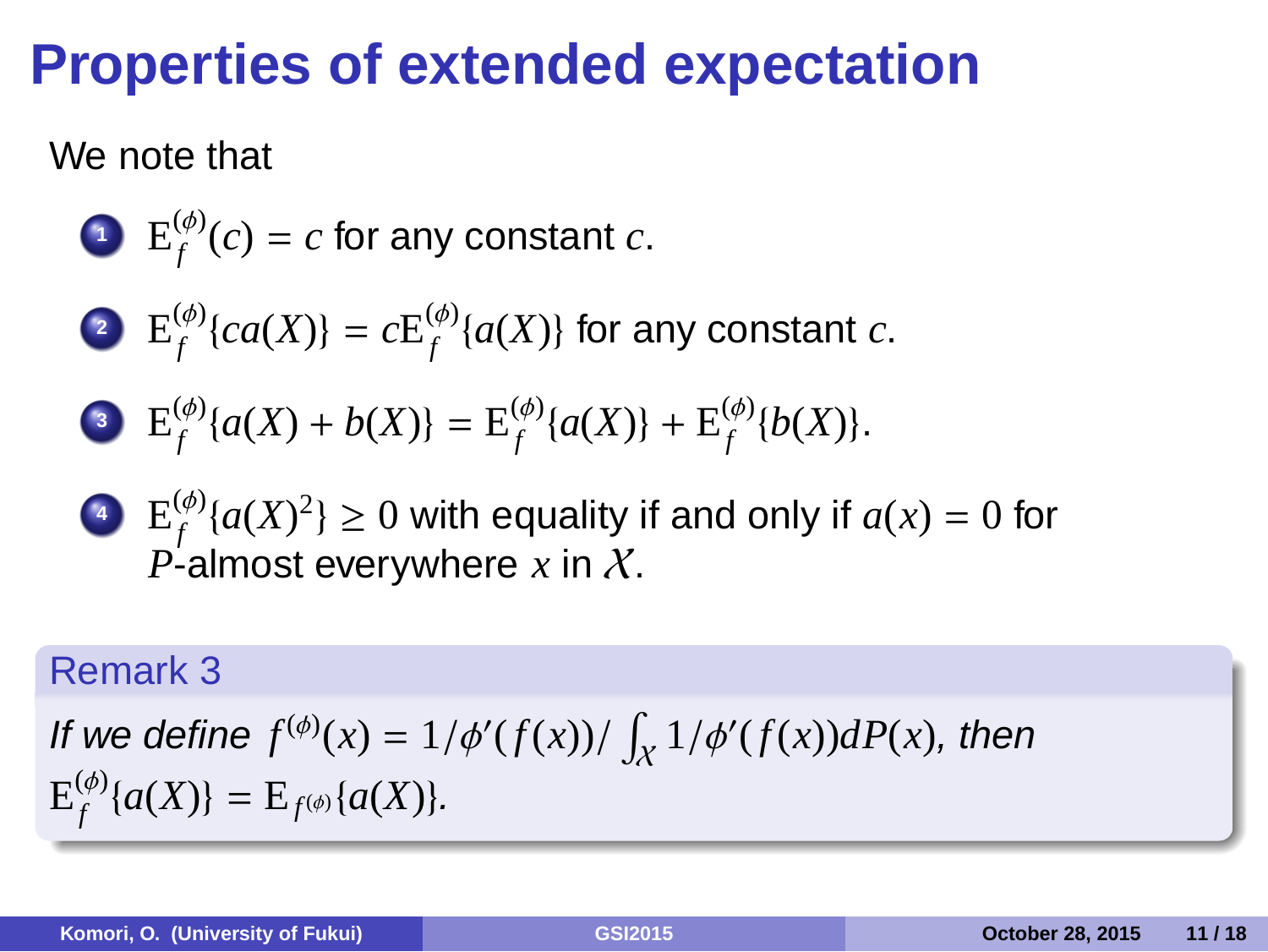## **Tangent space of**  $\mathcal{F}_P$

Let *H<sup>f</sup>* be a Hilbert space with the inner product defined by  $\langle a,b\rangle_f = \mathcal{E}_f^{(\phi)}$  $f_f^{(\phi)}\{a(X)b(X)\},$  and the tangent space

Tangent space associated with extended expectation

$$
T_f = \{a \in H_f : \langle a, 1 \rangle_f = 0\}.
$$

For a statistical model  $M = \{f_{\theta}(x)\}_{\theta \in \Theta}$  we have

$$
\mathrm{E}^{(\phi)}_{f_\theta}\{\partial_i \phi(f_\theta(X))\}=0
$$

for all  $\theta$  of  $\Theta$ , where  $\partial_i = \partial/\partial \theta_i$  with  $\theta = (\theta_i)_{i=1,\dots,p}$ . Further,

$$
\mathrm{E}^{(\phi)}_{f_{\theta}}\{\partial_i \partial_j \phi(f_{\theta}(X))\} = \mathrm{E}^{(\phi)}_{f_{\theta}}\Big\{\frac{\phi^{\prime\prime}(f_{\theta}(X))}{\phi^\prime(f_{\theta}(X))^2}\partial_i \phi(f_{\theta}(X))\partial_i \phi(f_{\theta}(X))\Big\}.
$$

.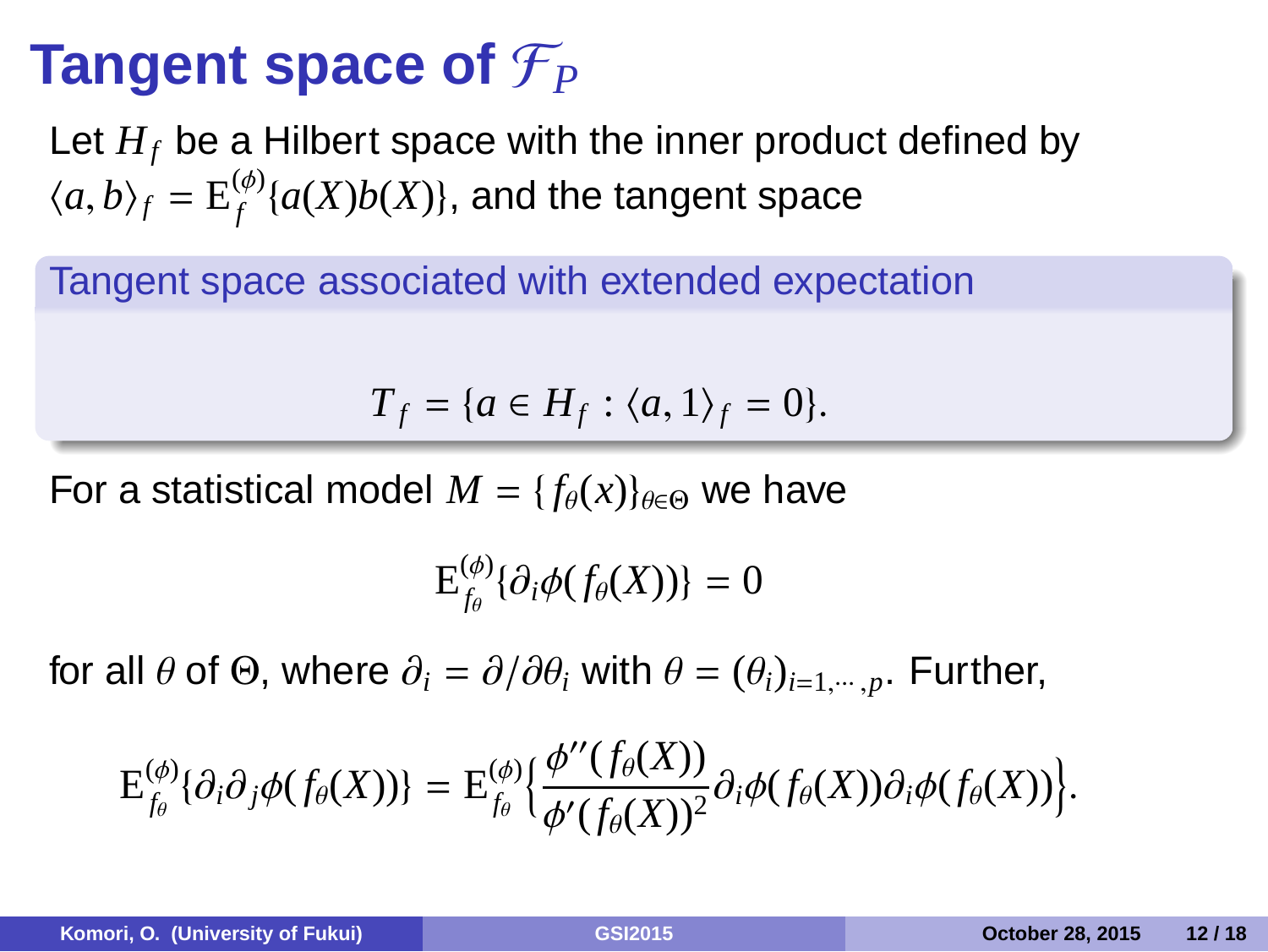#### **Parallel displacement**  $A_t^{(\phi)}$ *t*

Define  $A_t^{(\phi)}$  $T_f^{(\varphi)}(x)$  in  $T_{f_t}$  by the solution for a differential equation

$$
\dot{A}_t^{(\phi)}(x) - \mathbf{E}_{f_t}^{(\phi)} \Big\{ A_t^{(\phi)} \dot{f}_t \frac{\phi^{\prime \prime}(f_t)}{\phi^\prime(f_t)} \Big\} = 0,
$$

where  $f_t$  is a path connecting  $f$  and  $g$  such that  $f_0 = f$  and  $f_1 = g$ .  $\dot{A}_t^{(\phi)}$  $t^{(\phi)}(x)$  is the derivative of  $A_t^{(\bar{\phi})}$  $t_t^{(\varphi)}(x)$  with respect to *t*.

### Theorem 2

The geodesic curve  $\{f_t\}_{0\leq t\leq 1}$  by the parallel displacement  $A_t^{(\phi)}$  $t_t^{(\phi)}$  is the ϕ-path.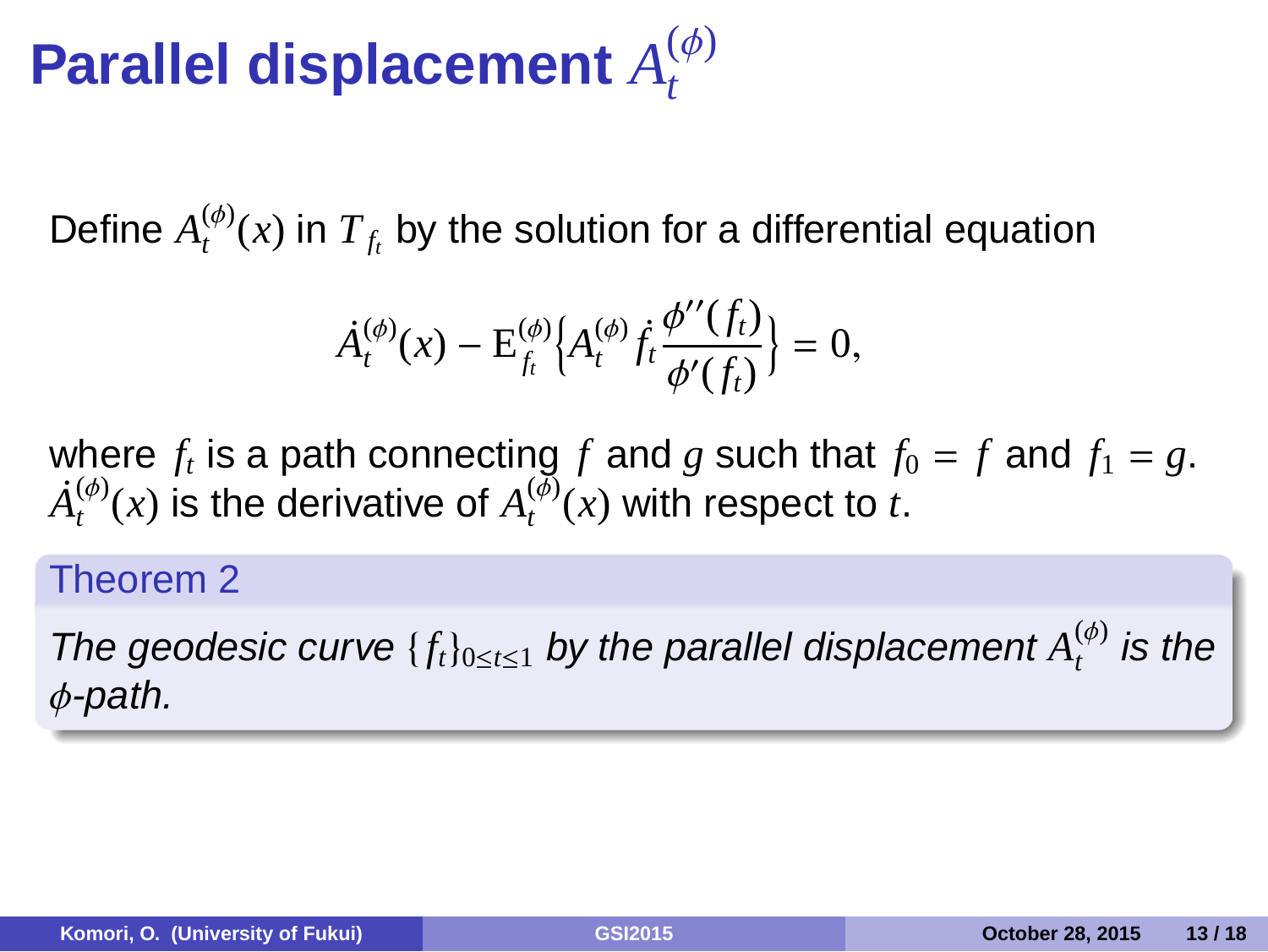### **Contents**



**2** parallel displacement  $A_t^{(\phi)}$ *t* characterizing ϕ-path

**<sup>3</sup>** *U*-divergence and its associated geodesic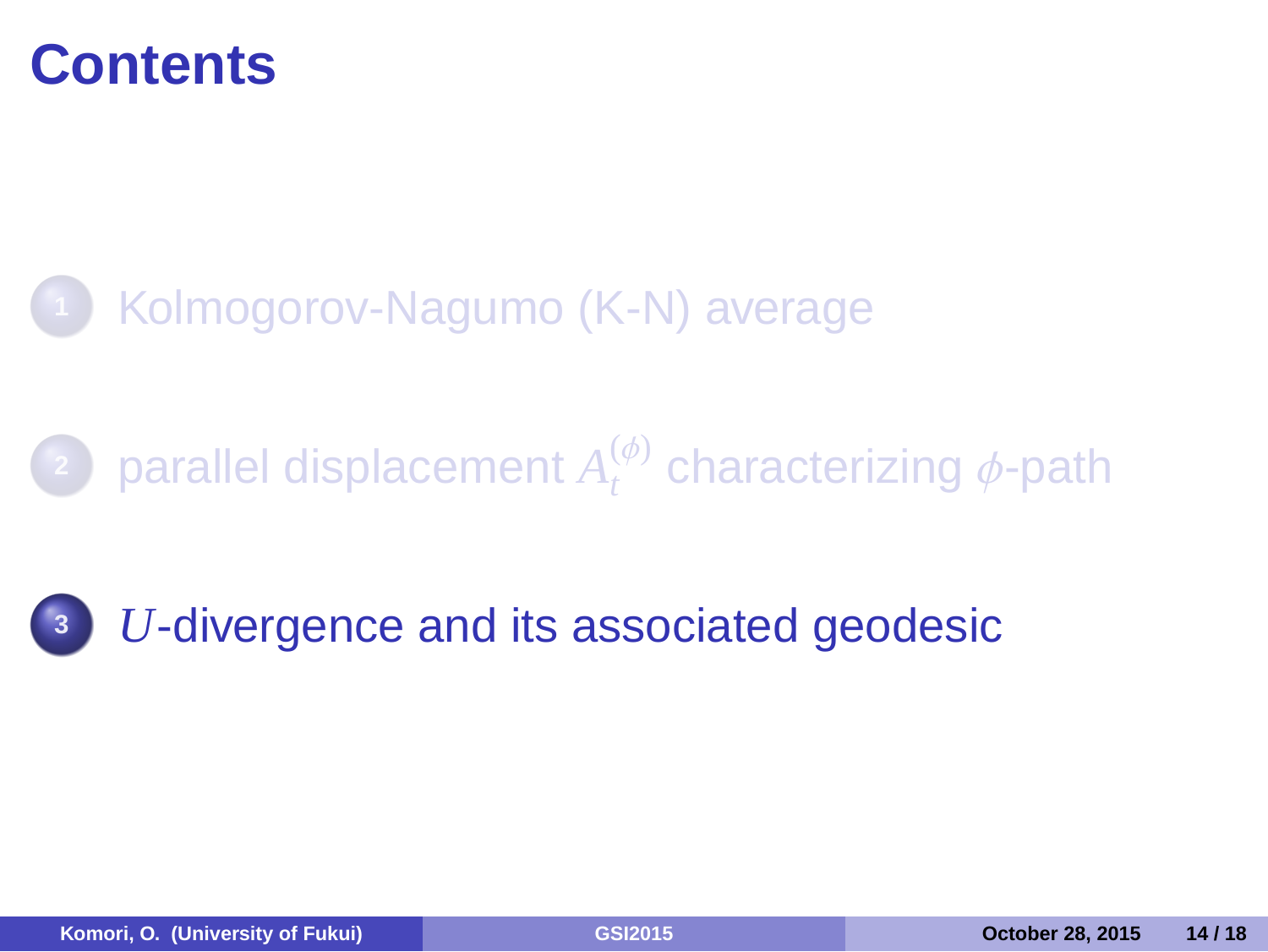### *U***-divergence**

Assume that *U*(*s*) is a convex and increasing function of a scalar *s* and let  $\xi(t) = \text{argmax}_s \{ st - U(s) \}$ . Then we have

*U*-divergence

$$
D_U(f,g) = \int \{U(\xi(g)) - f\xi(g)\}dP - \int \{U(\xi(f)) - f\xi(f)\}dP.
$$

In fact, *U*-divergence is the difference of the cross entropy  $C_U(f, g)$ with the diagonal entropy  $C_U(f, f)$ , where  $C_U(f, g) = \int \{U(\xi(g)) - f\xi(g)\}dP.$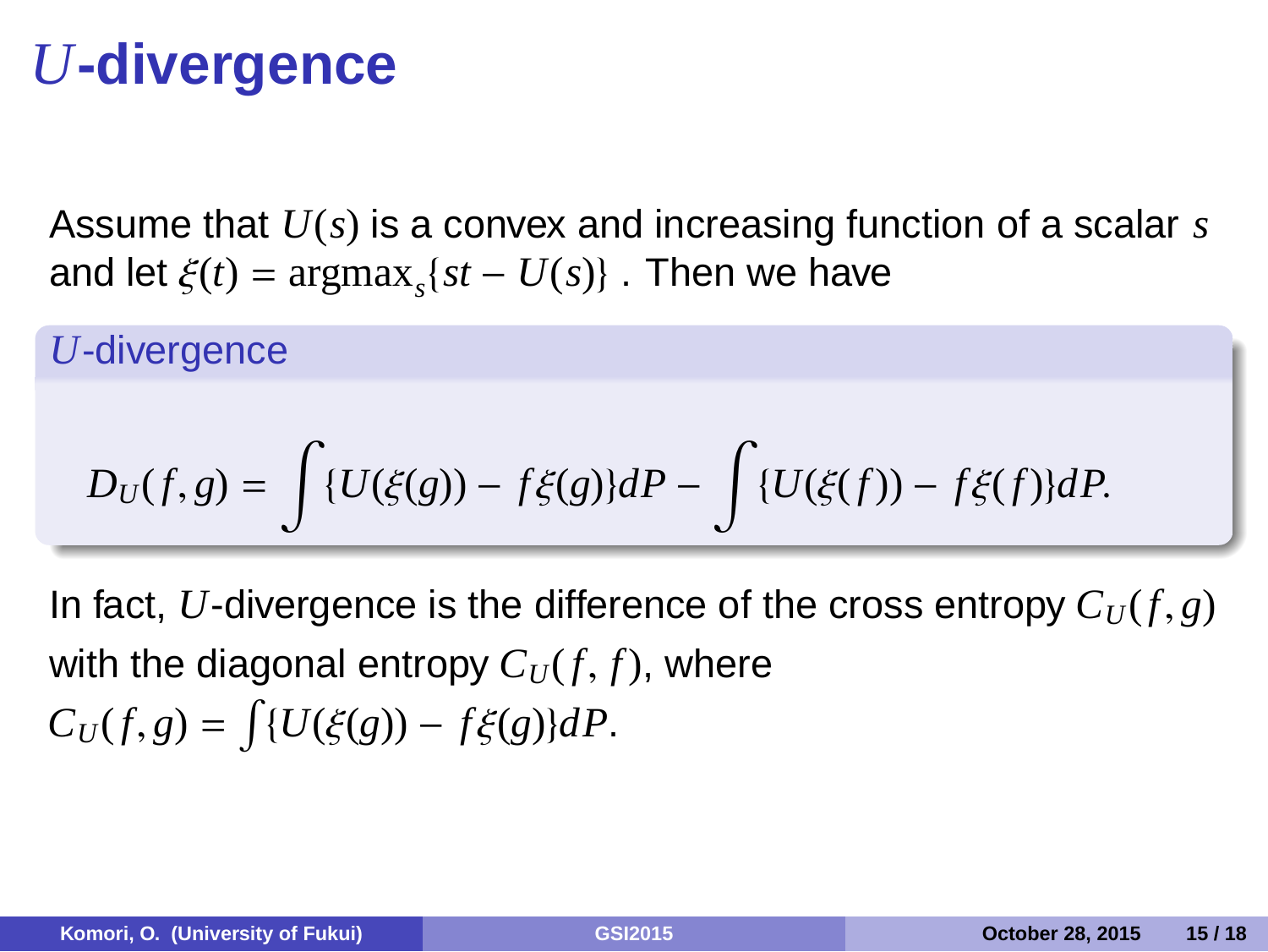### **Connections based on** *U***-divergence**

For a manifold of finite dimension  $M = \{f_\theta(x) : \theta \in \Theta\}$  and vector fields *X* and *Y* on *M*, the Riemannian metric is

$$
G^{(U)}(X,Y)(f) = \int Xf\ Y\xi(f)dP
$$

for  $f \in M$  and linear connections  $\nabla^{(U)}$  and  $\nabla^{*(U)}$  are

$$
G^{(U)}(\nabla^{(U)}_XY,Z)(f)=\int XYf\;Z\xi(f)dP
$$

and

$$
G^{(U)}(\nabla_X^{*(U)}Y,Z)(f) = \int Zf XY\xi(f)dP.
$$

See Eguchi (1992) for details.

**Komori, O. (University of Fukui) GSI2015 October 28, 2015 16 / 18**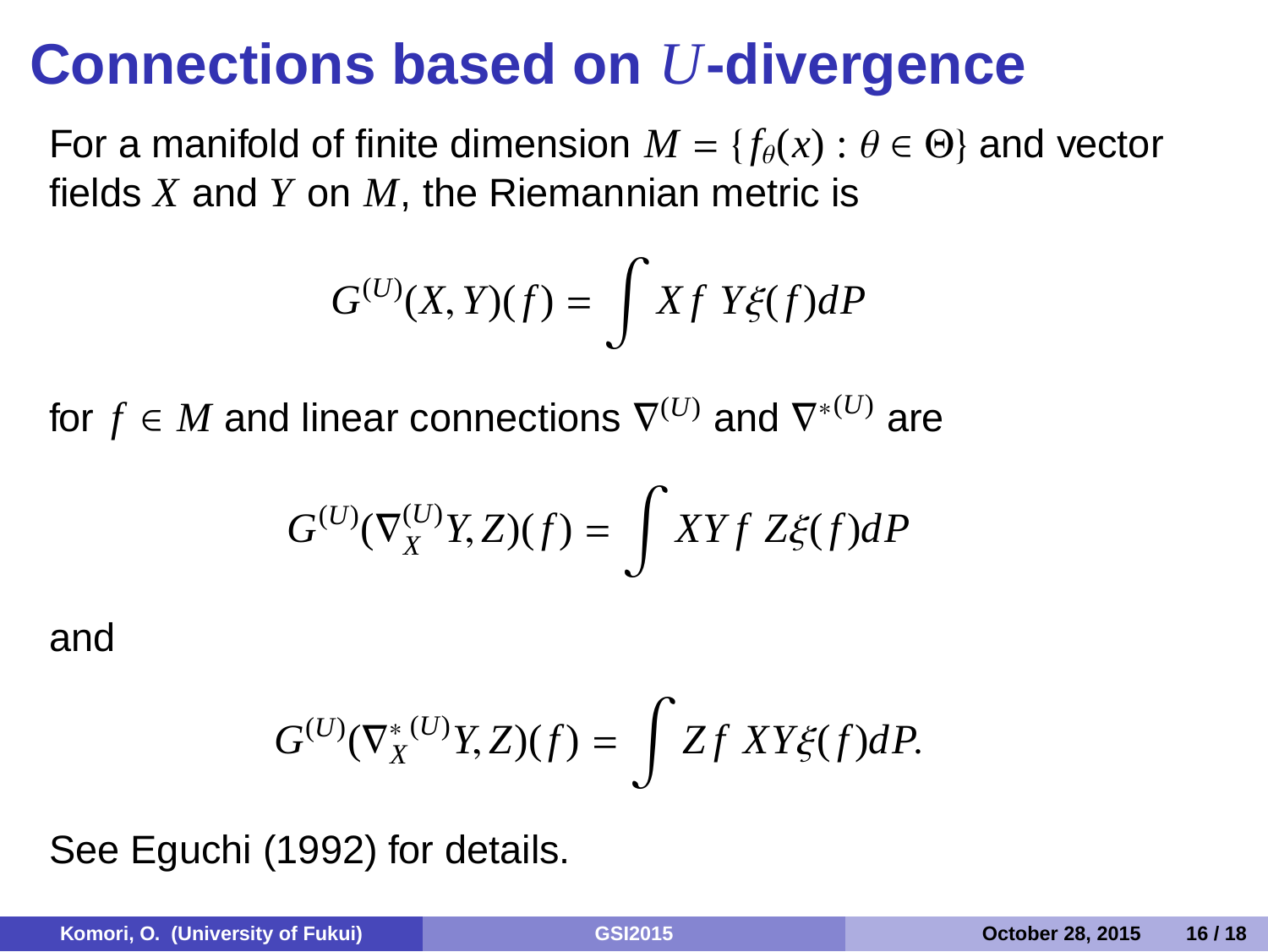## **Equivalence between** ∇ ∗ **-geodesic and** ξ**-path**

Let  $\nabla^{(U)}$  and  $\nabla^{*(U)}$  be linear connections associated with *U*-divergence  $D_U$ , and let  $C^{(\phi)} = \{f_t(x, \phi) : 0 \le t \le 1\}$  be the  $\phi$  path connecting  $f$  and  $g$  of  $\mathcal{F}_P$ . Then, we have

#### Theorem 3

A  $\nabla^{(U)}$ -geodesic curve connecting  $f$  and  $g$  is equal to  $C^{\rm (id)}$ , where id denotes the identity function; while a ∇ ∗(*U*) -geodesic curve connecting f and  $g$  is equal to  $C^{(\xi)}$ , where

 $\xi(t) = \text{argmax}_s \{ st - U(s) \}.$